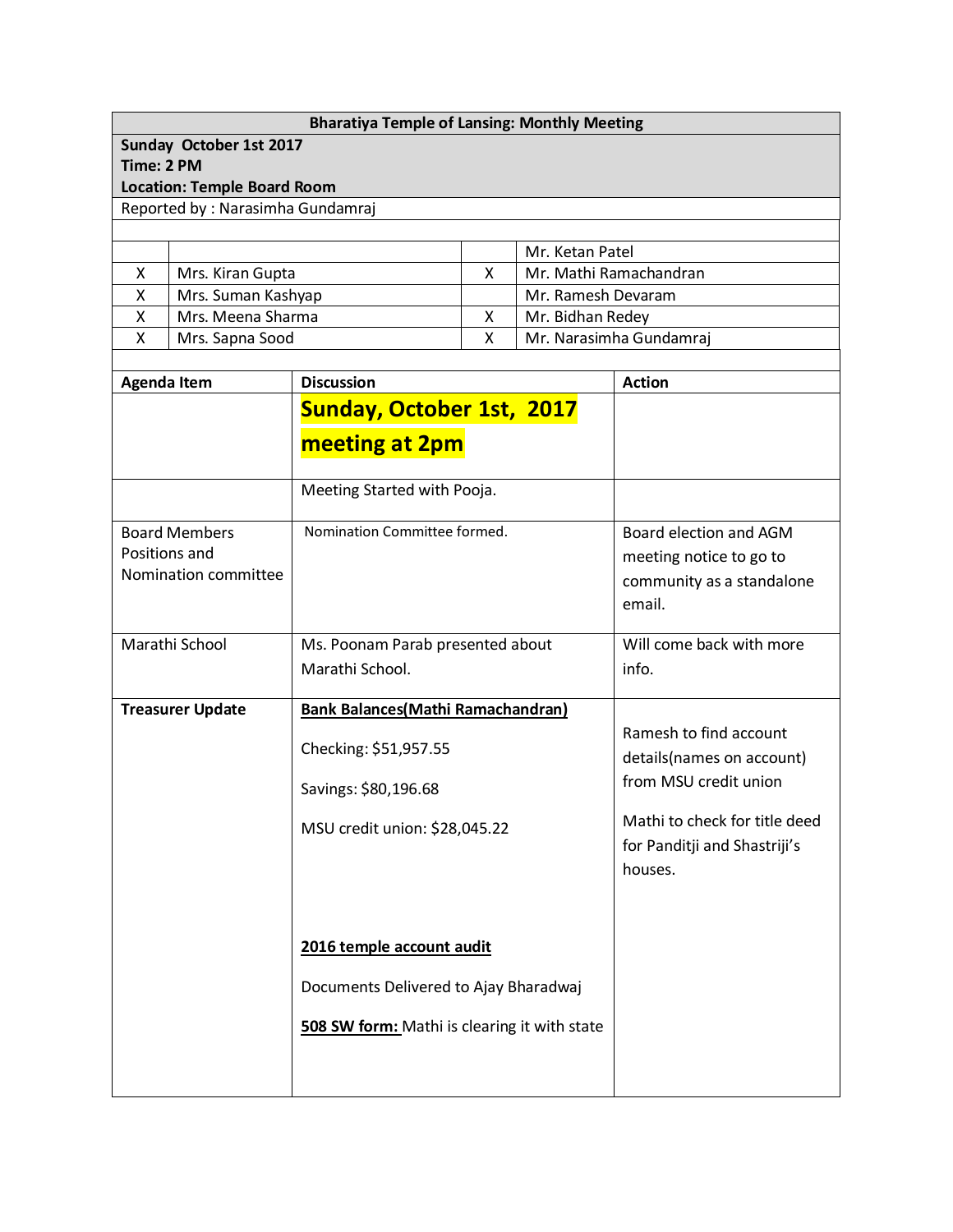|                                   | <b>Ornaments Audit:</b>                                                                                                 |                                                                                               |
|-----------------------------------|-------------------------------------------------------------------------------------------------------------------------|-----------------------------------------------------------------------------------------------|
|                                   | <b>Gold Jewels Appraisal: Mathi contacted</b><br>Sunil - Krishna jewelers, Detroit and he<br>agreed to do the appraisal | Rameshji and Bidhanji<br>agreed to take the jewels to<br>Krishna jewelers for<br>appraisal.   |
| <b>Fundraising Update</b>         | Fundraising committee met and discussed.<br>Ramesh sent list<br>Hurricane Harvey relief fund 4009 \$                    | Split list for pledges between<br>Sumanji, Bidhanji, Mathi and<br>Raj to contact devotees.    |
|                                   | collected                                                                                                               | Bidhan Sending check to<br>American Red Cross.                                                |
|                                   | Piggy banks                                                                                                             | During Choti Diwali we will<br>collect and deliver to new<br>kids.                            |
| <b>Priest Committee</b><br>update | Issues between priests discussed.                                                                                       |                                                                                               |
|                                   | Dresses for deities for Ram Parivar and<br>Radha Krishna and Durga.                                                     | Ask community to donate<br>money for dresses during<br>major events. Meenaji to<br>coordinate |
|                                   | Priest's surveys to be given to people who<br>order priests services.                                                   | Send e mail to the people<br>that order priest services.<br>Kiranji to formulate survey.      |
|                                   | In the sanctum area nobody is allowed to<br>sit on chairs. Handicapped people can sit<br>on the Moda stool.             |                                                                                               |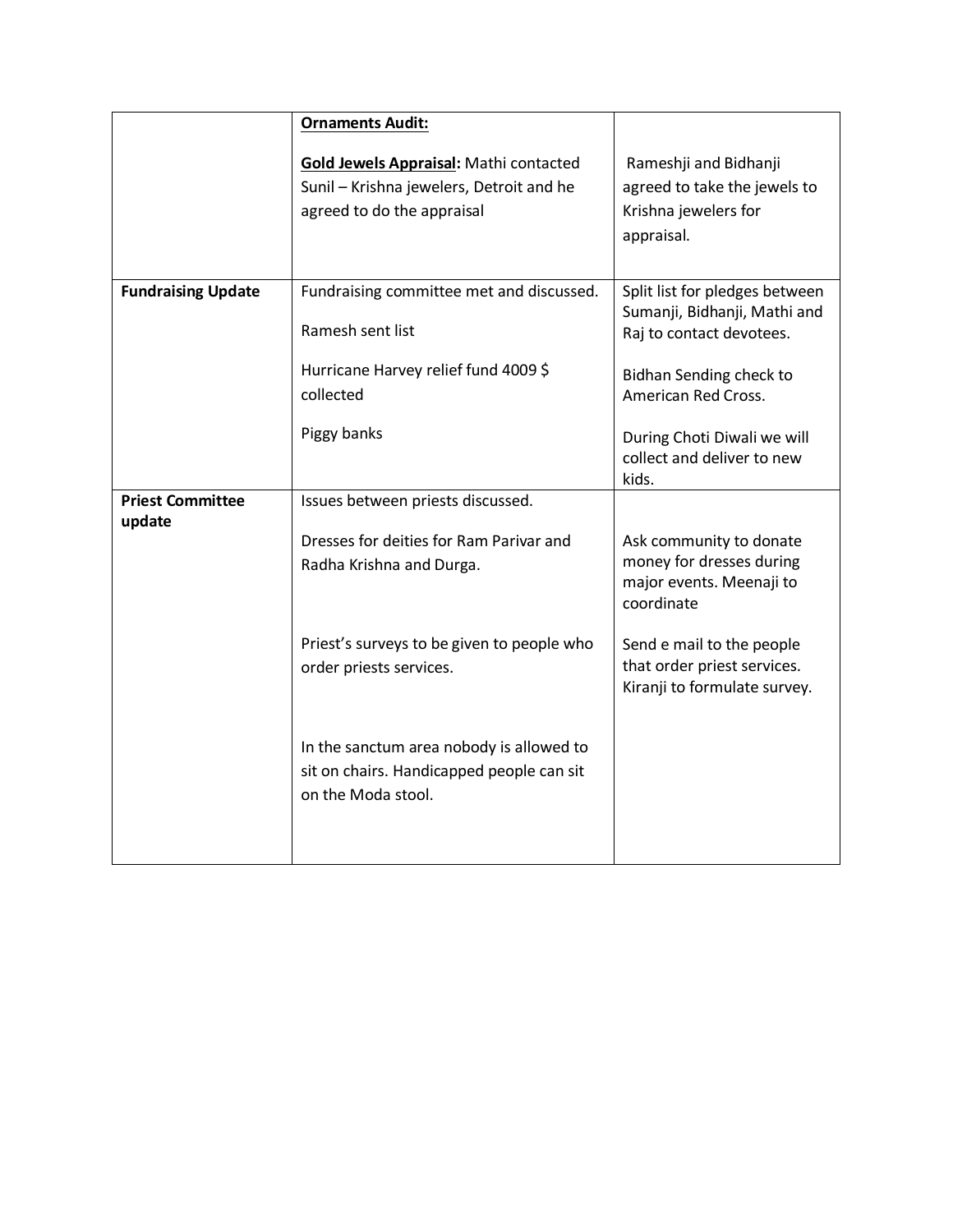| <b>Maintenance Update</b> | Audio system is working now                                                                                                                                     | Orientation to board<br>members and priests update.<br>Ketanji is working on this.           |
|---------------------------|-----------------------------------------------------------------------------------------------------------------------------------------------------------------|----------------------------------------------------------------------------------------------|
|                           | Track light and halogen bulb replacement<br>We received higher quote and would look<br>for another quote.                                                       | Ketanji is going to follow up.                                                               |
|                           | Surveillance system is ordered and we<br>need to pay \$150 for installation                                                                                     | Board approved \$150 for<br>surveillance system<br>installation.                             |
|                           | Adding parking spaces in the grass between<br>temple and shastrijis house                                                                                       | Project for next year                                                                        |
|                           | Need new vacuum cleaners                                                                                                                                        | Bidhan to buy vacuum<br>cleaners.                                                            |
|                           | Need carpets cleaned                                                                                                                                            | Sapnaji to coordinate                                                                        |
|                           | Wifi access in Library not working. Dr.<br>Reddy said he will donate to have<br>increased signal                                                                | Ketan will check before end<br>of October.                                                   |
| <b>Puja Update</b>        | Discussed that any board members present<br>during events should help in controlling<br>noise from kids.                                                        |                                                                                              |
|                           | Anybody above 18 entering the sanctum<br>area in shorts should wear a dhoti covering<br>the legs. Temple will provide dhotis<br>temporarily to wear and return. | Purchase dhotis                                                                              |
| Website                   | Mathi talked to Shiv about adding a youth<br>section to the website                                                                                             | Shiv is working on it                                                                        |
| Front Lobby Monitor       |                                                                                                                                                                 | Bidhan to Send info to<br>community again<br>Mathi will put sign up info for<br>Amazon Smile |
| <b>Volunteers</b>         | Sashes for Volunteers                                                                                                                                           | Ketan to order Sashes before<br>Diwali for volunteers.                                       |
|                           | 2017 Volunteer Recognition: Chandra K.                                                                                                                          |                                                                                              |
|                           | Bisht, Poonam Wahi, Janakirani Karchalla,                                                                                                                       | Mathi will order plaques for<br>volunteer awards.                                            |
|                           | Subramanian Madasamy, Dr. Ramesh Avula,                                                                                                                         |                                                                                              |